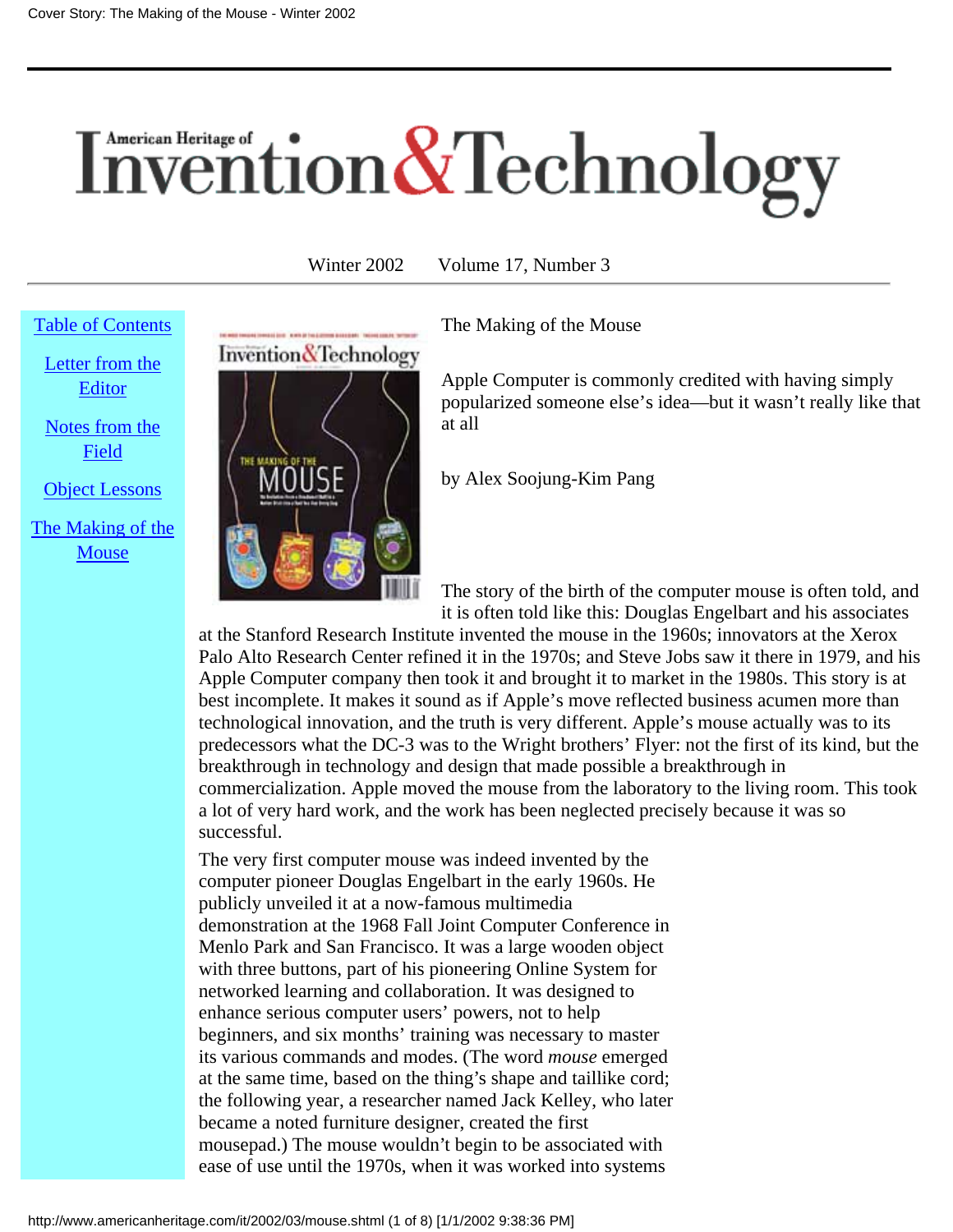developed at Xerox's Palo Alto Research Center, known as Xerox PARC.

Xerox PARC was founded in 1970 to conceive and develop the "office of the future," and under the direction of Bob Taylor, formerly of the Defense Department's Advance Research Projects Agency, it became a mecca for cutting-edge computer research. There the mouse grew smaller and flatter, and its small, round buttons were replaced with big, rectangular ones. Engelbart's mouse had used two wheels attached to potentiometers to track its movement; PARC's replaced these with a ball bearing whose motion was read by a pair of rollers connected to electrical brushes that sent a signal to move the cursor onscreen. It became part of the Alto, an experimental computer system that used a graphical interface somewhat like those later popularized by Apple and Windows. A version of the Xerox PARC mouse went on the market in the late 1970s for \$400; users had to spend another \$300 for an interface to connect it to a computer. Not many bought it. (PARC engineers also worked on an optical mouse, a technology that has only recently reached the mass market.)

A number of Apple engineers had worked at the Stanford Research Institute (an outfit founded by a group of industrialists in conjunction with Stanford University) or at PARC and were familiar with mice, but the company didn't



THE BASIC DESIGN: Douglas Dayton drew an exploded view of what he helped work out in 1980. CLICK IMAGE TO SEE IDENTIFICATION OF PARTS

commit itself to using them on the Lisa and the more successful Macintosh until Steve Jobs saw a demo of the Alto and its successor, the Star, in 1979. That visit was not the eureka moment it has often been portrayed as, though; teams at Apple at work on the Lisa and Macintosh projects were already experimenting with graphical interfaces and input devices such as joysticks, touchpads, and mice, and among advanced computer designers at the time, mice were very much in the air. In fact, the visit to PARC was arranged to get Jobs up to speed on a cluster of technologies that a number of other Apple employees already knew about and wanted to pursue—to get him behind the cause.

Rather than have Apple's own designers work on the mouse, however, Jobs offered the project to Hovey-Kelley Design, a Palo Alto start-up founded by two graduates of Stanford University's Product Design Program, Dean Hovey and David Kelley. It isn't entirely clear why Jobs gave them this chance, but he did spread the risk by hiring a second company to produce a competing design. Hovey later recalled the meeting at which Jobs brought up the project: "I had a few ideas and wanted to talk to Steve about them, and we scheduled a time and got together. I started running down my list, and he said, 'Stop, Dean. What you guys need to do—what we need to do together—is build a mouse.' I had no idea what the mouse was. He explained what this thing was, and what it was all about, and I said, 'Gee, that sounds kind of interesting.' And when I walked out that door, I was ready to change the world."

The designers enjoyed considerable freedom to work on the mouse as they saw fit. At Hovey-Kelley, Dean Hovey served as informal project head and principal contact with Apple, Jim Sachs and Rickson Sun focused on the electrical and optical components, Jim Yurchenco took major responsibility for the mechanical design, and Douglas Dayton concentrated on the exterior. (Hovey-Kelley has since evolved into IDEO, one of the world's most renowned design firms.)

Jobs wanted a mouse that could be manufactured for just \$10 to \$35, a fraction of the cost of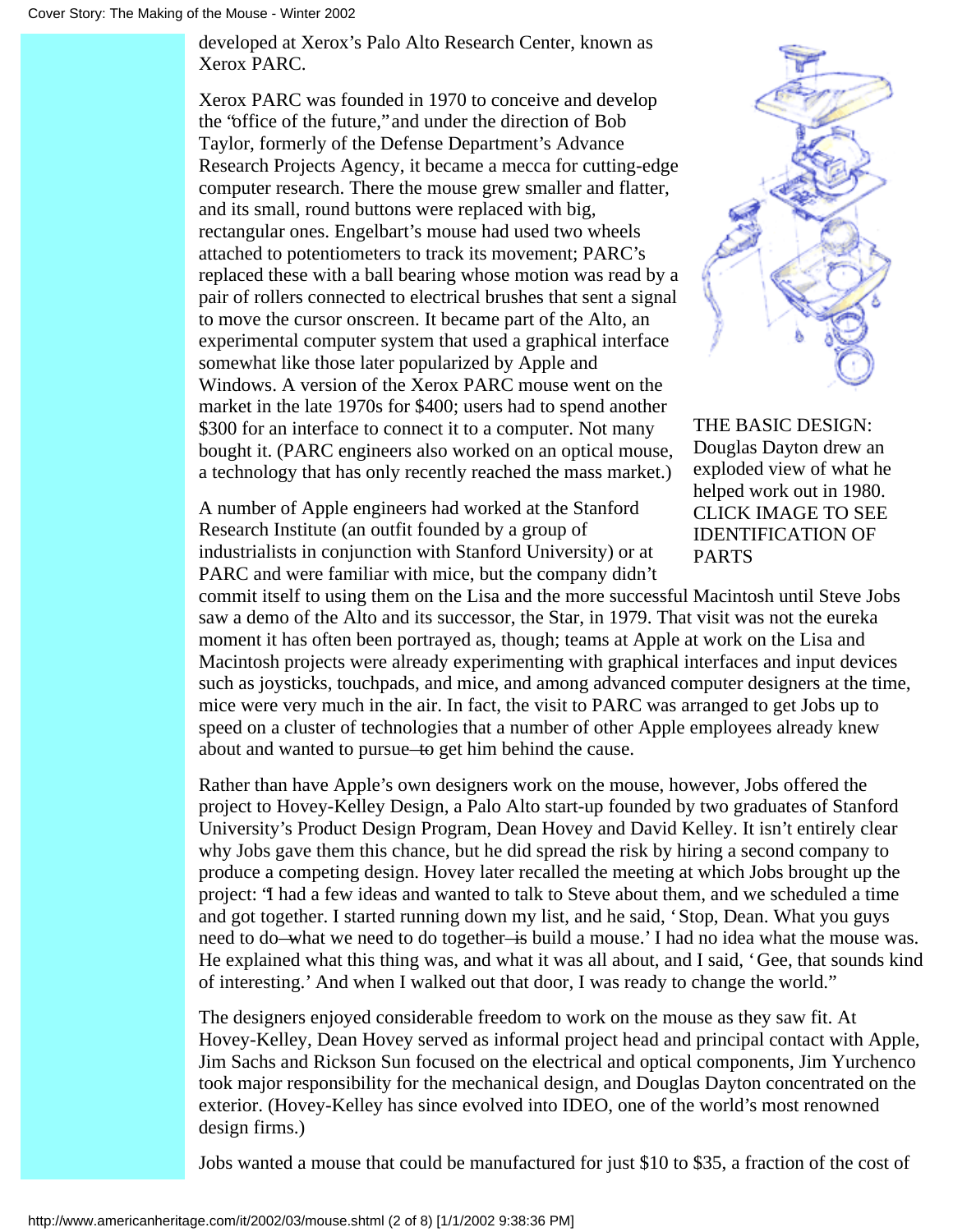Xerox's version, and that could work on his jeans. Put another way, he wanted Hovey-Kelley to take a \$400 piece of technology developed by some of the greatest minds in the computer industry and dramatically improve its reliability while cutting its price by more than 90 percent. Jim Sachs later said about these requirements, "We thought maybe Steve wasn't getting enough meat in his diet; but for \$25 an hour, we'd design a solar-powered toaster if that's what he wanted."

Sachs and his colleagues knew that to make the mouse so much cheaper and more reliable, they would have to radically simplify its basic mechanical design; make it with sturdier but less expensive materials, and make it easier to manufacture. Xerox PARC's mouse was too expensive, too delicate and failure-prone, and too hard to keep clean—a masterpiece of high-concept technology that was hopeless as a commercial product. Indeed, Sachs referred to it not as a product but as a laboratory instrument. The large ball at the heart of its detector system was encased in an elaborate gimbal assembly like a gyroscope's, and the assembly supported the weight of the mouse. This contrivance required very costly, high-precision parts. The encoders, which translated the ball's motion into an electrical signal, were made from expensive and undependable mechanical commutators similar to the wire-wrapped elements in electric motors. In normal use, dirt and dust quickly incapacitated the mouse. And it couldn't be cleaned without being opened with a screwdriver and partially dismantled.

# DEAN HOVEY PIECED TOGETHER A FIRST CRUDE PROTOTYPE WITHIN DAYS, USING A BUTTER DISH AND A BAN ROLL-ON BALL.

Hovey pieced together a first crude prototype within days of his meeting with Jobs. As he later recalled, "The first place I went was to Walgreens, and I bought all the roll-on deodorants I could find on the shelves. They had these plastic balls in them that roll around. Then I

went over to the housewares area and bought some butter dishes and plastic things that were about the size I might need to prototype something. Over the weekend I hacked together a simple spatial prototype of what this thing might be, with Teflon and a ball. The first mouse had a Ban Roll-On ball."

The Ban-and-butter-dish prototype convinced the team that a full-blown project was worth pursuing. The main challenges were to solve the problems of the ball bearing, the encoders, and dirt. Dean Hovey wanted to eliminate the gimbal around the bearing and avoid needing any device to push the ball onto the rolling surface. He solved that when he watched balls roll off a table in his office, whose floor wasn't quite level. "They'd roll off onto the floor, following the slant of the table," he remembered. "And I said, 'That's exactly what I want it to do: I want it to roll without slipping.' I put my fingers around a ball like a little cage. The ball was no longer being pushed on as a bearing support, it was actually free to roll, and we'd barely need to touch it to get the information about where it was moving. And we redesigned the mouse as a result of thinking of that."

Jim Sachs, meanwhile, attacked the encoding problem. Hovey-Kelley considered a number of different approaches, including both inserting magnets into the ball and stamping it with a spiral, so its position could be tracked optically, before Sachs came up with a design that grew out of work he had done with optical encoders as a student at the University of Michigan. He placed two identical optical detectors along the ball's equator, 90 degrees apart. Each utilized a roller that would roll against the ball and a slotted wheel that would turn with the roller. An LED on one side of the wheel shone through the slots to a phototransistor on the other side; as the mouse moved and the wheel spun, the phototransistor recorded the blinks of light and translated them into an electrical signal. The roller and slotted wheel were the encoder's only moving parts, so the system was relatively durable and impervious to dust. To keep the ball pressed against the encoders, Rickson Sun suggested adding a third, spring-loaded roller. Each component of the mouse was turning out to be relatively simple, and the emerging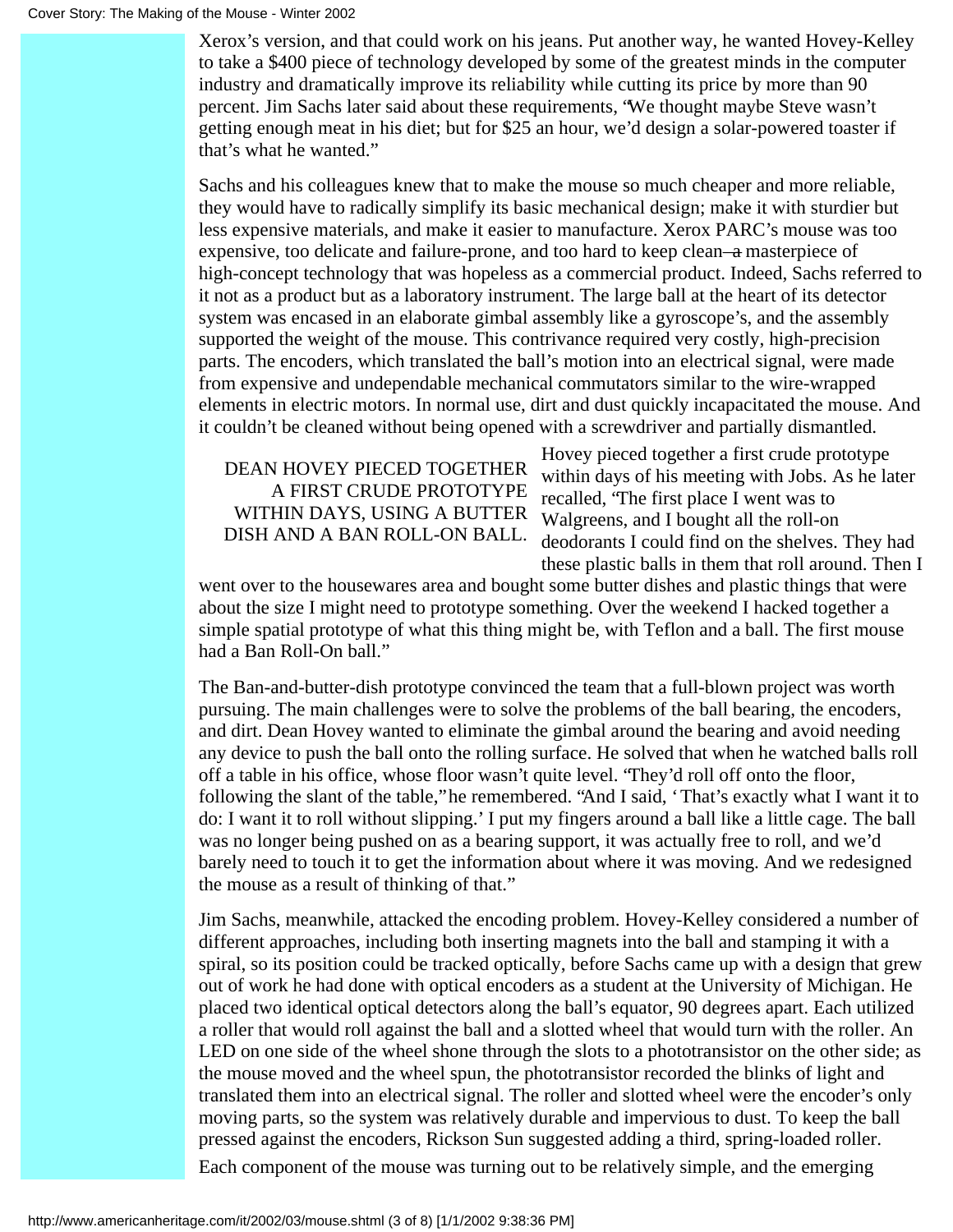# EACH COMPONENT WAS TURNING OUT TO BE RELATIVELY SIMPLE, BUT SACHS FEARED THEY'D NEED TOO MUCH PRECISION TO MASS-PRODUCE.

design was addressing key weaknesses of the Xerox mouse. But Sachs worried that all the parts together "required such precision that it probably couldn't be mass-produced." For example, the LEDs and phototransistors would have to be precisely aligned to function properly, and they'd have to stay in alignment when the mouse was

dropped on the floor. As Sachs put it, the mouse was arising "at the intersection of technologies that weren't commonly combined before. Precision electronics had been made, and if you needed it to be extra reliable you could have military spec electronics, which were expensive; and you could have inexpensive electronics that didn't have tight tolerances. On the mechanical side, you could have very tight tolerances mechanically in a laboratory instrument, and it would be very expensive; but if it was inexpensive it was sloppy. So we needed to combine all of these, and be inexpensive yet have the performance of high mechanical and electrical tolerance—which was not anything that you could buy on the market."

Jim Yurchenco suggested constructing a single platform of injection-molded plastic that would hold the ball, rollers, LEDs, phototransistors, and idler wheel, fixing them all in place and eliminating alignment problems. Plastic was cheap, and it could be made with thousandths-of-an-inch tolerances by a careful manufacturer. But as Yurchenco recalled, it also carried risks: "There were a lot of very small features that had to be crammed into a very small space, and building a mold to do that was complex. Nobody had actually done this before, so it was never completely clear that it would work when you put it together."

The size of some of the parts and the tolerances required in the final design pushed the state of the art in plastic molding. Fortunately, Hovey-Kelley had connections to a community of skilled machinists and toolmakers in Silicon Valley, who had first worked for agricultural machinery companies and then electronics manufacturers before getting into computers. One local company, Micro Molding, became a major partner in making early versions of the platform and tooling.

Yurchenco spent several weeks working on the platform, which came to be known as the "ribcage." He did some of the work at the drafting table and much of it in his head. Placing the tiny components together in just the right way was only the first thing he had to think about. The design also had to be manufacturable; he observed that "there are many shapes that are very difficult to create in a mold for technical reasons, and in the end you have to be able to get that part out of the mold. You need to be able to open the tool, be able to eject the part, so you can close it and make another one. And that requires design features in the part that you wouldn't normally need for functionality." Finally, the rib cage had to be designed so people on an assembly line could snap in the components without too much difficulty.

Yurchenco's colleagues regarded his work as a tour de force of engineering and visualization, in which he managed to see fully in advance how the ball, encoders, and roller would interact before designing the part that would contain them. But he hardly worked in isolation. "Douglas [Dayton] had to decide what the shape would look like," he remembered, "and I would work back and forth with him and say, 'Okay, well I need a little more room here for this,' and he would change his shape slightly, or he would push back and say, 'I don't want to change that shape. Change your shape.' I would start by giving him a rough envelope of how big the components are, and he would come back to me and say, 'I want this thing to be about this big inside the hand.'" At the same time, Jim Sachs was figuring out the exact electronic parts that would go into the mouse, and, Yurchenco says, "we worked together to place those parts on the circuit board so his electronics would not be in the way of the parts I needed. I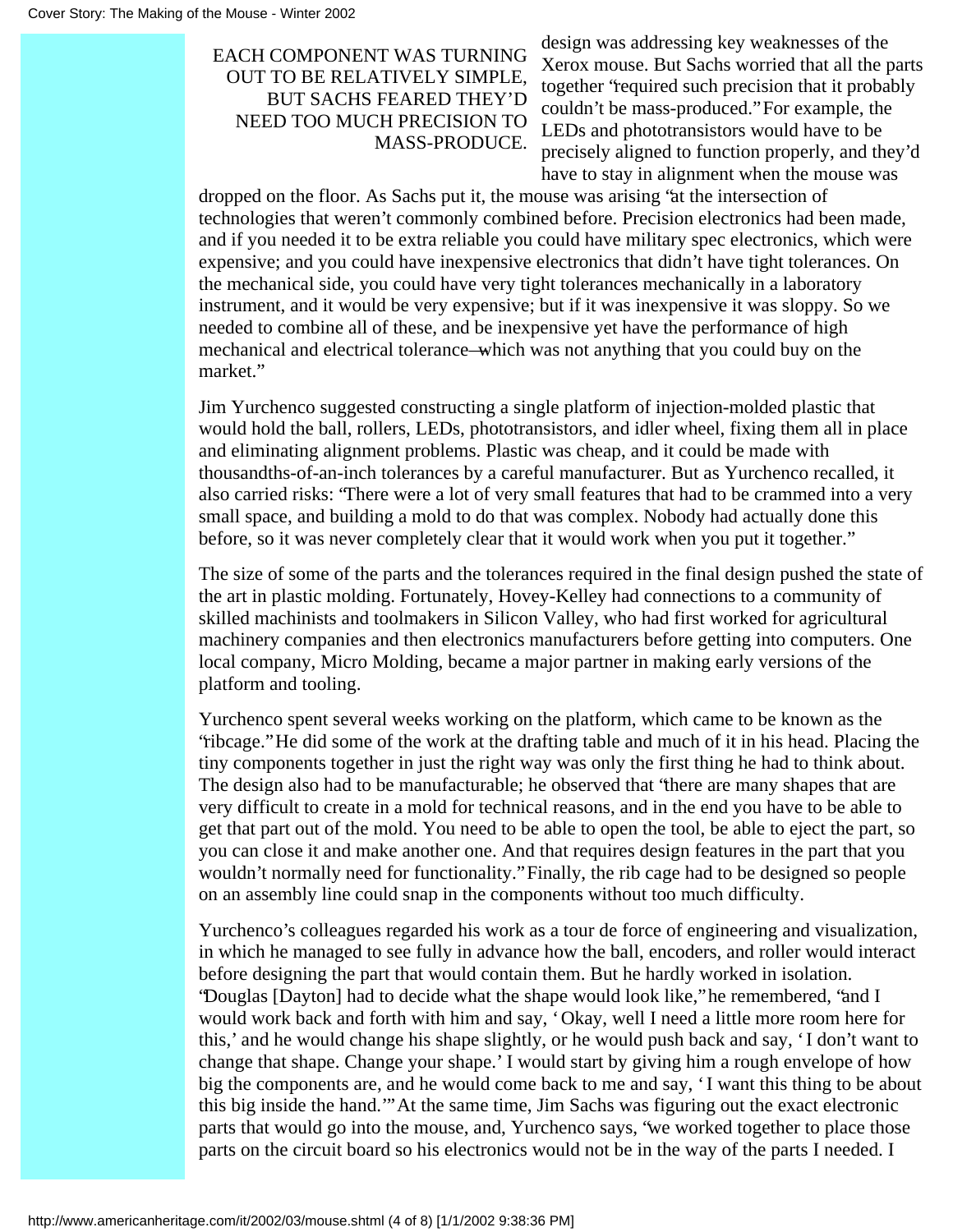would say, 'This is my space, and this is your space,' and he would see if he could do his layout inside 'his' space. And if there were issues, we'd go back and negotiate."

The rib cage "turned out to be the linchpin," in Sachs's words, that made the whole design work. It was made so it held all the precision parts together firmly, protecting them from damage or falling out of alignment, yet its manufacture required no special skill once the injection mold had been made, and the LEDs, encoder wheels, and rollers could be snapped in easily by untrained assembly-line workers. Sachs summed up this achievement: "Through optical encoders, through a spring-loaded third roller, and through a unified cage to hold all these parts, we made a mouse mass-producible, reliable, and inexpensive. And hundreds of millions of them have been made."

Hovey-Kelley had reduced the device's susceptibility to dirt by eliminating the ball bearings and brushes, but dirt couldn't be kept out entirely. After trying and failing to include a "wiper ring" to remove dirt before it got inside the mouse, Yurchenco designed a ring-shaped cap on the mouse's bottom surface that users could remove without a tool, allowing them to take out the ball and clean the rollers.

The detector system, consisting of the optical encoders, a spring-mounted roller, and the rib cage; the unconstrained ball; and the cleaning ring constituted the core mechanical innovations in the Hovey-Kelley design. These were all worked out by the time serious attention turned to the exterior of the mouse in the summer of 1980. As Sachs recalled, "One of the big debates about the early mouse was, Was this something delicate that you would hold with the tips of your fingers, or was this something that you would grab, like the stick shift of a car or a sanding block?" The group had worried about this from the beginning. When Hovey bought his mouse-making ingredients at Walgreens and the hardware store, there were already a variety of handheld items scattered around the office, including gearshifts, sanding blocks, and bicycle handlebars (Hovey had designed bicycles). David Kelley and Douglas Dayton made a number of prototype shapes out of either wood or plastic and conducted tests in August to see how people held and used them. They ranged from square mice to wedge-shaped mice, a combination trackball and mouse, and one that came complete with "two little eyes like a mouse," Kelley remembered. "Apple rejected it completely."



THE MOUSE TEAM: The designers at Hovey-Kelley gather at a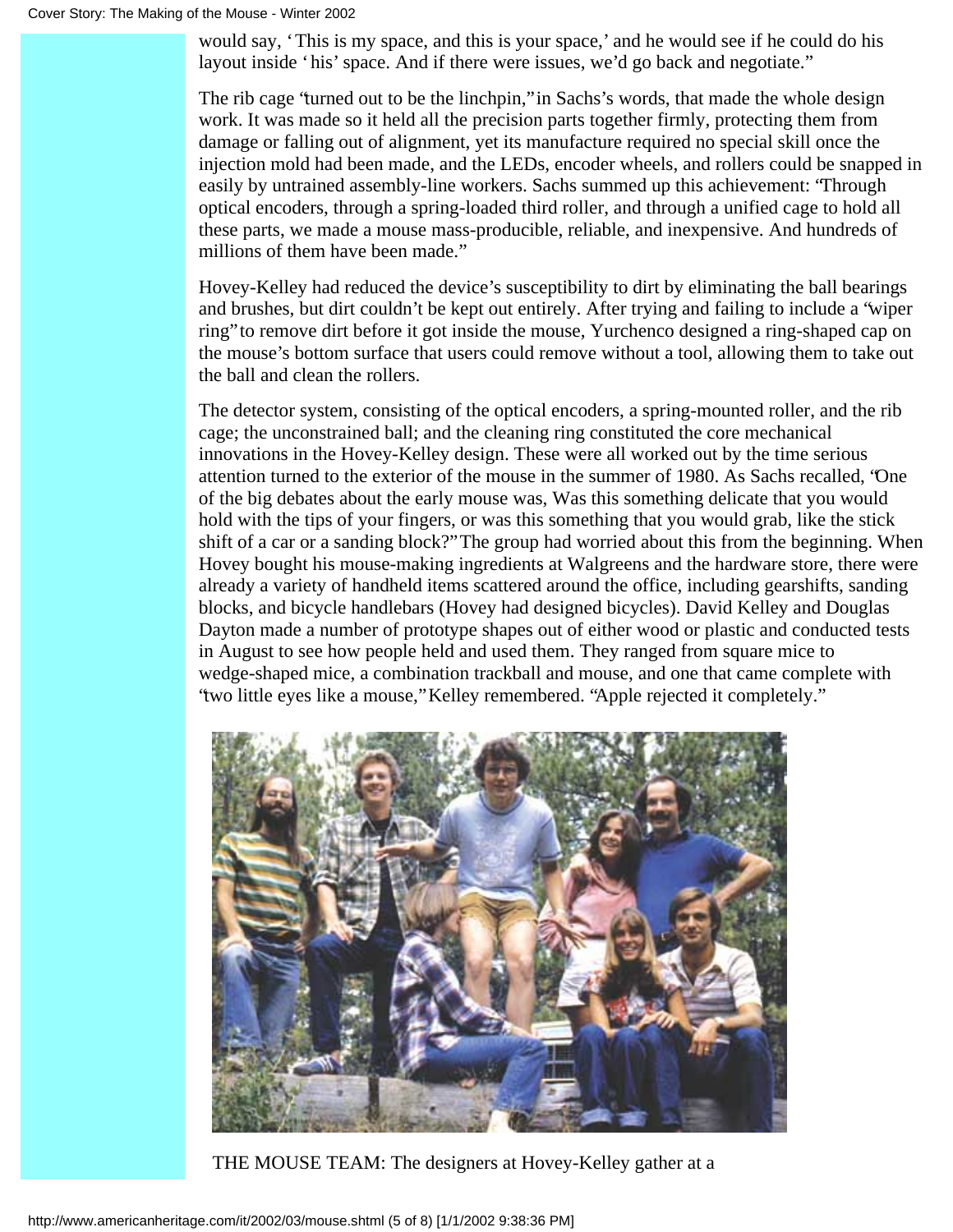company retreat in Lake Tahoe around 1980. From left, in back, Jim Yurchenco, Jim Sachs, Douglas Dayton, Claire Hahn, and David Kelley. Meg Dayton and Liz and Dean Hovey sit on the log.

The tests were very informal, as Kelley described them: "Today, I'd bring in hand surgeons, to make sure that no muscle groups were used unnecessarily, and have tests with typical users; back then you'd use your intuition, and show it to whoever you could find, but not in any systematic way. We were just trying to get done so Steve [Jobs] wouldn't beat us up." The results showed that users held the mouse like a sanding block, putting their fingers around it and their palms on the table. This meant that a mouse that filled the hand was more comfortable and gave a greater feeling of control. It also became clear that the buttons should be spaced apart to reduce confusion, and that too much subtle detailing felt distracting.

Durability tests were conducted in October. By the end of 1980, 25 copies had been built and tested, and the focus turned to smaller details like the cord and plug. A new mouse with an injection-molded case and a button, which now bore a close resemblance to the final production design, was delivered in late March 1981. Most of the decisions about the design had been made independently by Hovey-Kelley, but two important ones were not. First, the design of the exterior case was done by Douglas Dayton together with Bill Dresselhaus, the principal designer of the Lisa computer at Apple. (The case for the Macintosh mouse would likewise be designed by the Macintosh team.) Second, the number of buttons the mouse would have was decided within Apple. That took several months of heated argument.

Engelbart had given the ur-mouse three buttons, but only, he said, because he couldn't figure out how to fit more. The people at Hovey-Kelley at first assumed that their mouse would have three buttons too, but by the time Dayton and Kelley made their models for testing in August, Apple's engineers had insisted on two-button models as well. There were also advocates of a single button, who were willing to trade what conventional computer designers saw as power and versatility for a radical degree of simplicity and accessibility. The debate ended in the early fall. Steve Jobs sided with the partisans of simplicity and ordered a one-button mouse for both the Lisa and the Macintosh. (One button is still the Apple standard; Windows computers generally use two.)

The Hovey-Kelley designers now spent a lot of time on that one button, thinking about its aesthetics and ergonomics, which would play a critical role in defining the feel of the device and affect the character of the Lisa and Macintosh user interface. The size of the body, weight of the ball, flexibility of the cord, and detailing of the sides of the case all subtly affected how solid, smooth, and precise the mouse would feel, but the button was something users would touch dozens of times during a session, as they opened documents, chose commands from the menu bar, positioned the cursor, and cut and pasted. Getting the button right would mean getting the mouse right.

What was right? The answer was defined in part by ergonomics. A user's finger would rest on the mouse while he or she was positioning the cursor, so the button couldn't be too sensitive. But the mouse also had to give a clear sense of interaction. A click was added to provide audible feedback when the button was pushed, confirming the response on the screen or signaling a problem if nothing happened, and the click was coordinated with a tactile signal, a clicky feeling. These precise qualities had to be fine-tuned over time; indeed, the Macintosh mouse was different from the Lisa because of how users had responded to the former. In order to make these subtle qualities come through consistently and reliably, Hovey-Kelley decided to use a relatively expensive high-tolerance microswitch that manufacturers could produce without any need for additional tinkering before its insertion into the mouse assembly.

This effort to get the button right was a matter of realizing what Jim Sachs called "the Zen of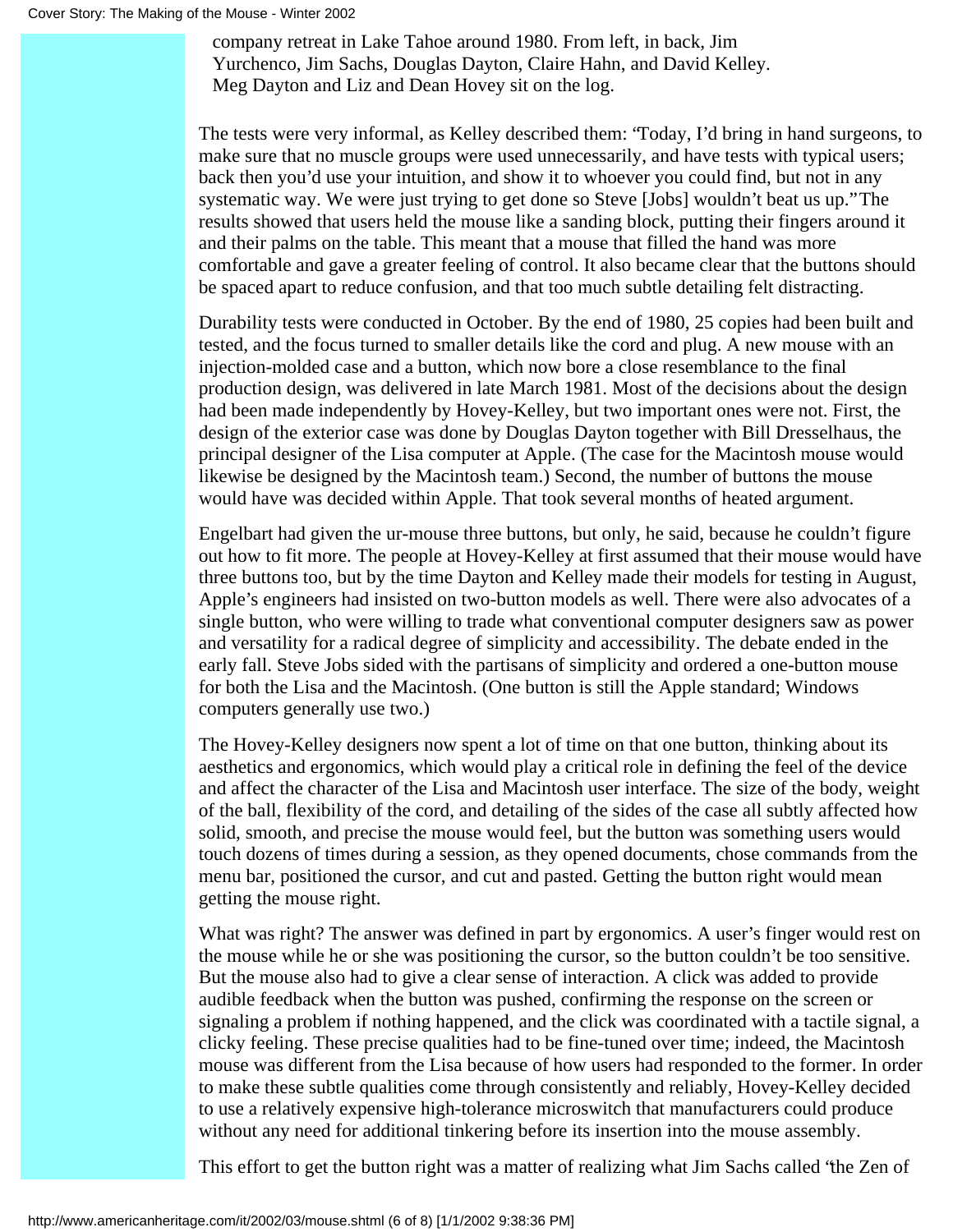the product," the hard-to-describe yet crucial qualities that would define the experience users had with the mouse. Designing a rugged detector and encoding system, a rib cage to hold the electronics and mechanical parts together, and a removable cleaning ring were all necessary, but no one would actually want to use the thing unless they also paid careful attention to its ergonomics and aesthetics. These qualities were nearly impossible to describe in writing and thus had to be communicated through examples. As Sachs explained, "There was so much intangible intellectual property about how something works that it was really transferred verbally, or through team meetings about what was important. So a design team would sit down with a manufacturer and transfer their knowledge in an interpersonal communication rather than a technical specification. There are some things you simply can't document, or things where language fails us. The only solution we have found is to have a human go to the location, actually use all of their sense to determine—along with the written documentation—that it is what it's supposed to be. The Zen of the product is something you can't write down."

The willingness to obsess over details was something that Apple had already become famous for. It was generally understood as flowing from the scruffy obsessions of its engineers, who were allowed to flourish in the company's laid-back atmosphere. Where IBM or Hewlett-Packard engineers might sit in meetings to achieve consensus about specs and procedures, Apple engineers pulled stunts like Steve Wozniak's marathon redesign of the Apple II disk drive. Hovey-Kelley worked in a similar spirit. Jim Sachs recalled that David Kelley cut the stick shift of his BMW when he was experimenting with mouse shapes, and Dean Hovey dismantled appliances in his kitchen for parts for his prototypes; his wife discovered one morning that the refrigerator no longer worked, some critical pieces of it having gone into a mouse. "We all did the same thing," Sachs said. "We sacrificed circuitry, we sacrificed anything." Hovey explained, "When you're in one of those modes where you're building something and you need a part and the stores are closed, you figure, 'Either I can stop and wait, or I can go forward.' So I wreck the refrigerator, but it'll be \$20 to fix it. It's no big deal. When you're in the midst of the passion of designing, you just do it."

## THE PROJECT TURNED OUT TO BE A TEXTBOOK EXAMPLE OF RAPID PROTOTYPING, RELYING MORE ON MODELS THAN ON FORMAL SPECS.

Apple's mouse project turned out to be a textbook example of "rapid prototyping," of building something quickly to try out one's ideas about it, relying more on models and materials than on formal specifications or user tests. The ultimate purpose of rapid prototyping, a style of innovation taught at the Stanford Product Design

Program that had produced nearly everyone at Hovey-Kelley, was to encourage ingenuity. As Kelley put it, "In order to have breakthrough ideas, you have to have a lot of ideas, all different from one another." Hovey said the program's goal was to turn students into "little Leonardo da Vincis—diverse in their expertise, skilled in many things, and diverse enough to create a whole product." In getting at that product, they frequently had to cross the boundaries between hardware and software. Sachs later argued that one reason the Apple user interface was superior (at first) to Windows was that the mouse was developed together with the rest of the interface, yielding a "very tight interaction" between input device and computer. Windows and the mice that went with it were added atop the DOS system, and consequently "the mouse would lag behind, or it would stutter, or you would have trouble making a precision alignment."

The ultimate users of technological designs typically notice bad design more easily than good design; it is the peculiar nature of a good user interface to be all but invisible. Hovey said about the outcome of the Apple mouse project, "From a product designer's perspective, you've done something wonderful because it's disappeared: the technology is not in the way, it's one